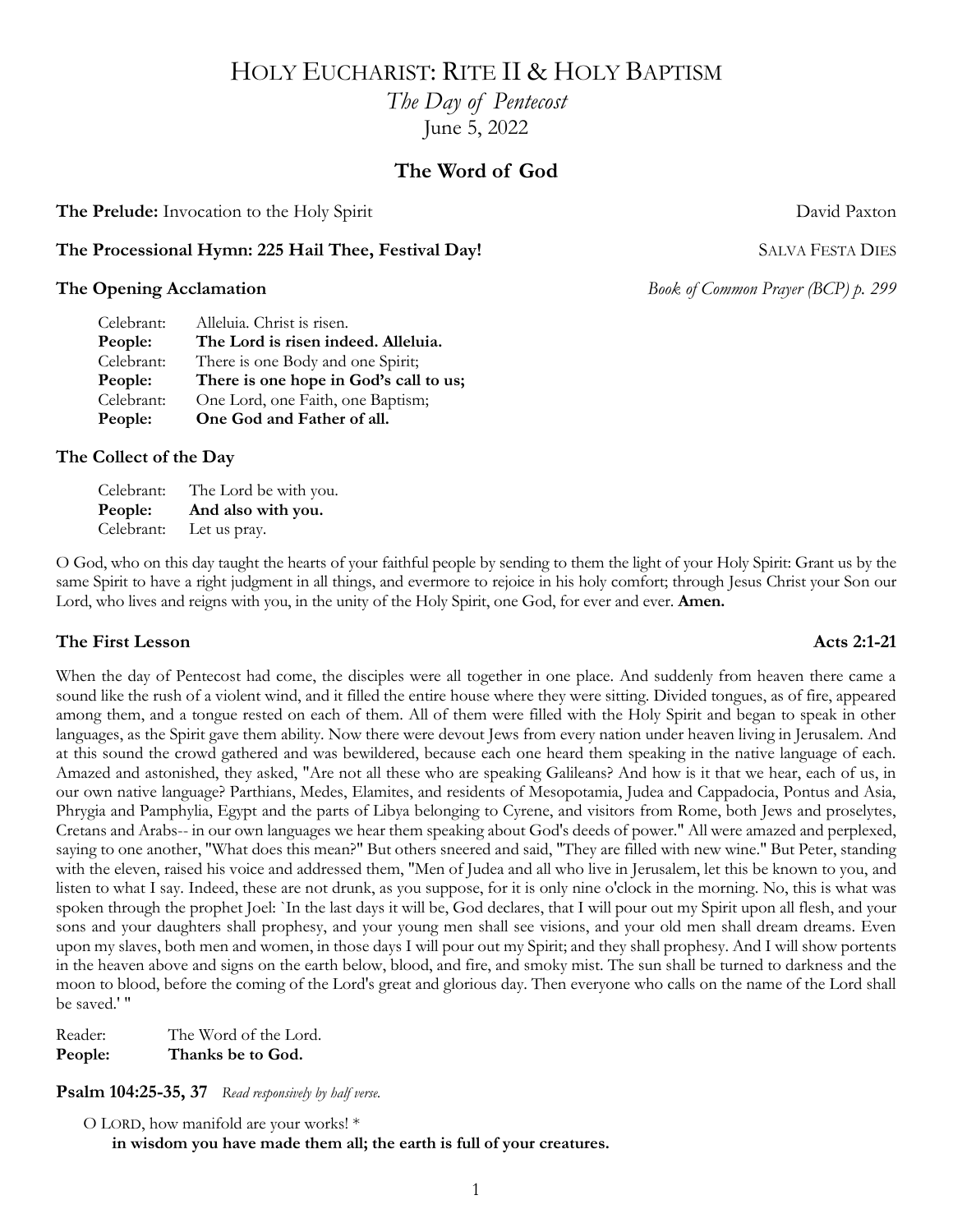|                        | the Father may be giorified in the Son. If in my name you ask me for anything, I will do it. If you love me, you will keep my<br>commandments. And I will ask the Father, and he will give you another Advocate, to be with you forever. This is the Spirit of<br>truth, whom the world cannot receive, because it neither sees him nor knows him. You know him, because he abides with you,<br>and he will be in you." "I have said these things to you while I am still with you. But the Advocate, the Holy Spirit, whom the<br>Father will send in my name, will teach you everything, and remind you of all that I have said to you. Peace I leave with you; my<br>peace I give to you. I do not give to you as the world gives. Do not let your hearts be troubled, and do not let them be afraid." |                             |
|------------------------|-----------------------------------------------------------------------------------------------------------------------------------------------------------------------------------------------------------------------------------------------------------------------------------------------------------------------------------------------------------------------------------------------------------------------------------------------------------------------------------------------------------------------------------------------------------------------------------------------------------------------------------------------------------------------------------------------------------------------------------------------------------------------------------------------------------|-----------------------------|
| Deacon:<br>People:     | The Gospel of the Lord.<br>Praise to you, Lord Christ.                                                                                                                                                                                                                                                                                                                                                                                                                                                                                                                                                                                                                                                                                                                                                    |                             |
| The Sermon             |                                                                                                                                                                                                                                                                                                                                                                                                                                                                                                                                                                                                                                                                                                                                                                                                           | The Reverend Carmen Germino |
|                        | <b>Holy Baptism</b>                                                                                                                                                                                                                                                                                                                                                                                                                                                                                                                                                                                                                                                                                                                                                                                       |                             |
|                        | The Baptismal Hymn: 513 Like the Murmur of the Dove's Song, $\frac{Stan\alpha s}{1}$ i $\dot{\varphi}$ 2                                                                                                                                                                                                                                                                                                                                                                                                                                                                                                                                                                                                                                                                                                  | <b>BRIDEGROOM</b>           |
|                        | The Presentation and Examination of the Candidates                                                                                                                                                                                                                                                                                                                                                                                                                                                                                                                                                                                                                                                                                                                                                        | $BCP \rho$ . 301            |
| The Baptismal Covenant |                                                                                                                                                                                                                                                                                                                                                                                                                                                                                                                                                                                                                                                                                                                                                                                                           | BCP p. 304                  |
|                        | $\overline{2}$                                                                                                                                                                                                                                                                                                                                                                                                                                                                                                                                                                                                                                                                                                                                                                                            |                             |
|                        |                                                                                                                                                                                                                                                                                                                                                                                                                                                                                                                                                                                                                                                                                                                                                                                                           |                             |
|                        |                                                                                                                                                                                                                                                                                                                                                                                                                                                                                                                                                                                                                                                                                                                                                                                                           |                             |

| Yonder is the great and wide sea with its living things too many to number, *<br>creatures both small and great.    |
|---------------------------------------------------------------------------------------------------------------------|
| There move the ships, and there is that Leviathan, *<br>which you have made for the sport of it.                    |
| All of them look to you $*$<br>to give them their food in due season.                                               |
| You give it to them; they gather it; $*$<br>you open your hand, and they are filled with good things.               |
| You hide your face, and they are terrified; *<br>you take away their breath, and they die and return to their dust. |
| You send forth your Spirit, and they are created; *<br>and so you renew the face of the earth.                      |
| May the glory of the LORD endure for ever; $*$<br>may the LORD rejoice in all his works.                            |
| He looks at the earth and it trembles; $*$<br>he touches the mountains and they smoke.                              |
| I will sing to the LORD as long as I live; *<br>I will praise my God while I have my being.                         |
| May these words of mine please him; $*$<br>I will rejoice in the LORD.                                              |
| Bless the LORD, O my soul. $*$<br>Hallelujah!                                                                       |
|                                                                                                                     |

# **The Sequence Hymn: 510 Come, Holy Spirit, Heavenly Dove** ST. AGNES

Deacon: The Holy Gospel of our Lord Jesus Christ according to John.

*Stanzas 1 & 2 are sung before the Gospel, stanzas 3 & 4 are sung after.*

Philip said to Jesus, "Lord, show us the Father, and we will be satisfied." Jesus said to him, "Have I been with you all this time, Philip, and you still do not know me? Whoever has seen me has seen the Father. How can you say, `Show us the Father'? Do you not believe that I am in the Father and the Father is in me? The words that I say to you I do not speak on my own; but the Father who dwells in me does his works. Believe me that I am in the Father and the Father is in me; but if you do not, then believe me because of the works themselves. Very truly, I tell you, the one who believes in me will also do the works that I do and, in fact, will do greater works than these, because I am going to the Father. I will do whatever you ask in my name, so that the Father may be glorified in the Son. If in my name you ask me for anything, I will do it. "If you love me, you will keep my commandments. And I will ask the Father, and he will give you another Advocate, to be with you forever. This is the Spirit of truth, whom the world cannot receive, because it neither sees him nor knows him. You know him, because he abides with you, and he will be in you." "I have said these things to you while I am still with you. But the Advocate, the Holy Spirit, whom the Father will send in my name, will teach you everything, and remind you of all that I have said to you. Peace I leave with you; my peace I give to you. I do not give to you as the world gives. Do not let your hearts be troubled, and do not let them be afraid."

| Deacon: | The Gospel of the Lord.     |
|---------|-----------------------------|
| People: | Praise to you, Lord Christ. |

**People: Glory to you, Lord Christ.**

**The Gospel John 14:8-17, 25-27**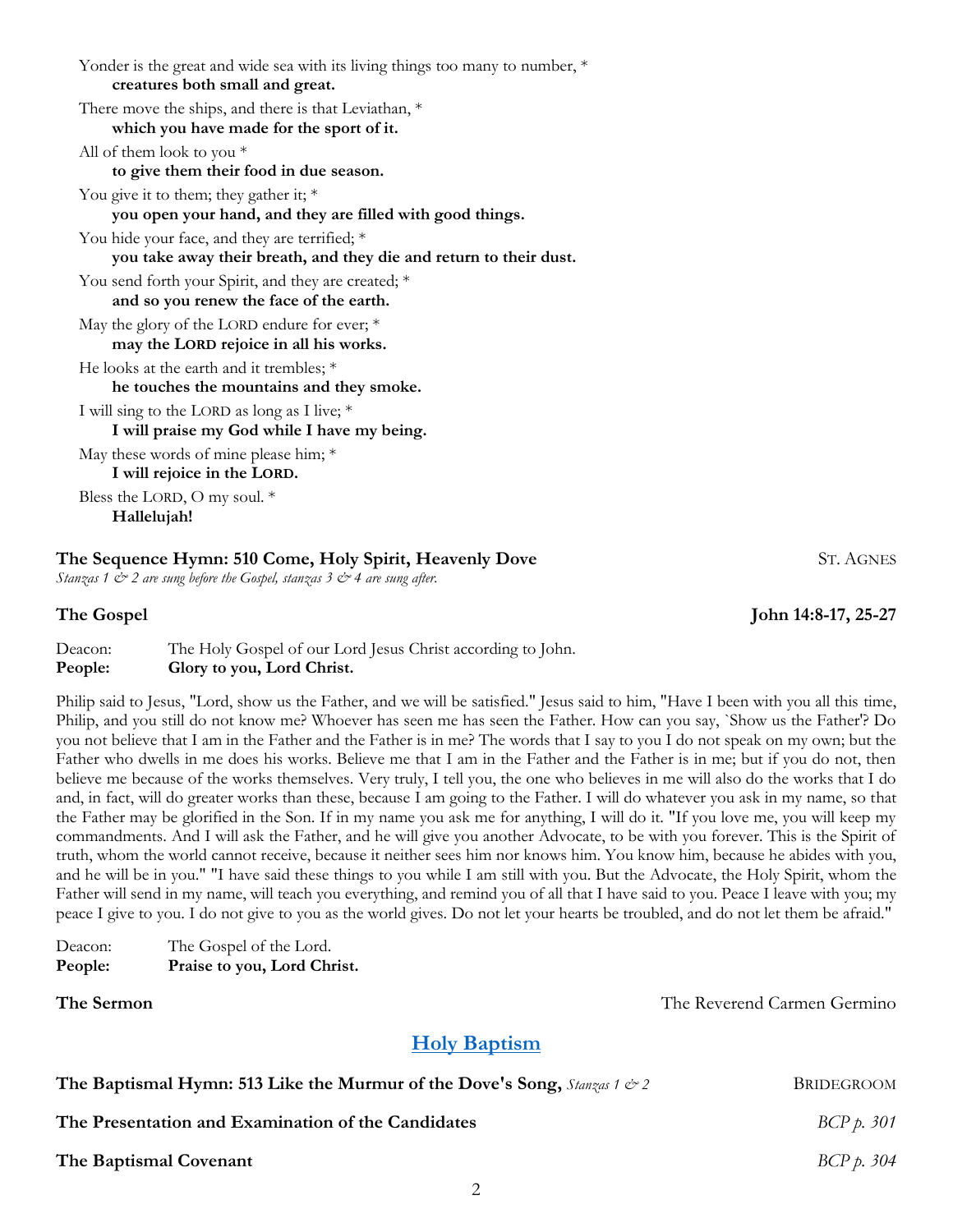| The Prayers for the Candidate   | $BCP \rho$ , 305   |
|---------------------------------|--------------------|
| The Thanksgiving Over the Water | $BCP \, p. \, 306$ |
| The Baptism                     | $BCP \, p. 307$    |
| The Exchange of the Peace       | $BCP \, p. \, 308$ |
| The Greeting and Announcements  |                    |

# **The Holy Communion**

**The Offertory Anthem:** Litany to the Holy Spirit Music: Peter Hurford

In the hour of my distress when temptations me oppress, and when I my sins confess, sweet Spirit, comfort me.

When I lie within my bed, sick in heart and sick in head, and with doubts discomforted, sweet Spirit, comfort me.

When the house doth sigh and weep, and the world is drown'd with sleep, yet mine eyes the watch do keep, sweet Spirit, comfort me.

Words: Robert Herrick (1591-1674)

*Let us with gladness present the offerings and oblations of our life and labor to the Lord. To utilize our text-to-give option, simply text "ALBANS" to 73256.*

# **The Presentation of Gifts**

### **The Festival Doxology LASST UNS ERFREUEN**

**Praise God, from whom all blessings flow; Praise him, all creatures here below; Alleluia! Alleluia! Praise him above, ye heavenly host: Praise Father, Son, and Holy Ghost. Alleluia! Alleluia! Alleluia! Alleluia! Alleluia!**

# **The Great Thanksgiving, Prayer B BCP** *BCP BCP BCP BCP BCP BCP BCP BCP BCP BCP BCP BCP BCP B*

# **The Sursum Corda**

| People:    | It is right to give him thanks and praise. |
|------------|--------------------------------------------|
| Celebrant: | Let us give thanks to the Lord our God.    |
| People:    | We lift them to the Lord.                  |
| Celebrant: | Lift up your hearts.                       |
| People:    | And also with you.                         |
| Celebrant: | The Lord be with you.                      |

### *Celebrant*

It is right, and a good and joyful thing, always and every where to give thanks to you, Father Almighty, Creator of heaven and earth.

Therefore we praise you, joining our voices with Angels and Archangels and with all the company of heaven, who for ever sing this hymn to proclaim the glory of your Name:

# *Celebrant and People*

**Holy, Holy, Holy Lord, God of power and might, heaven and earth are full of your glory. Hosanna in the highest. Blessed is he who comes in the name of the Lord. Hosanna in the highest.**

**The Sanctus** *BCP p. 362/Hymnal S 128*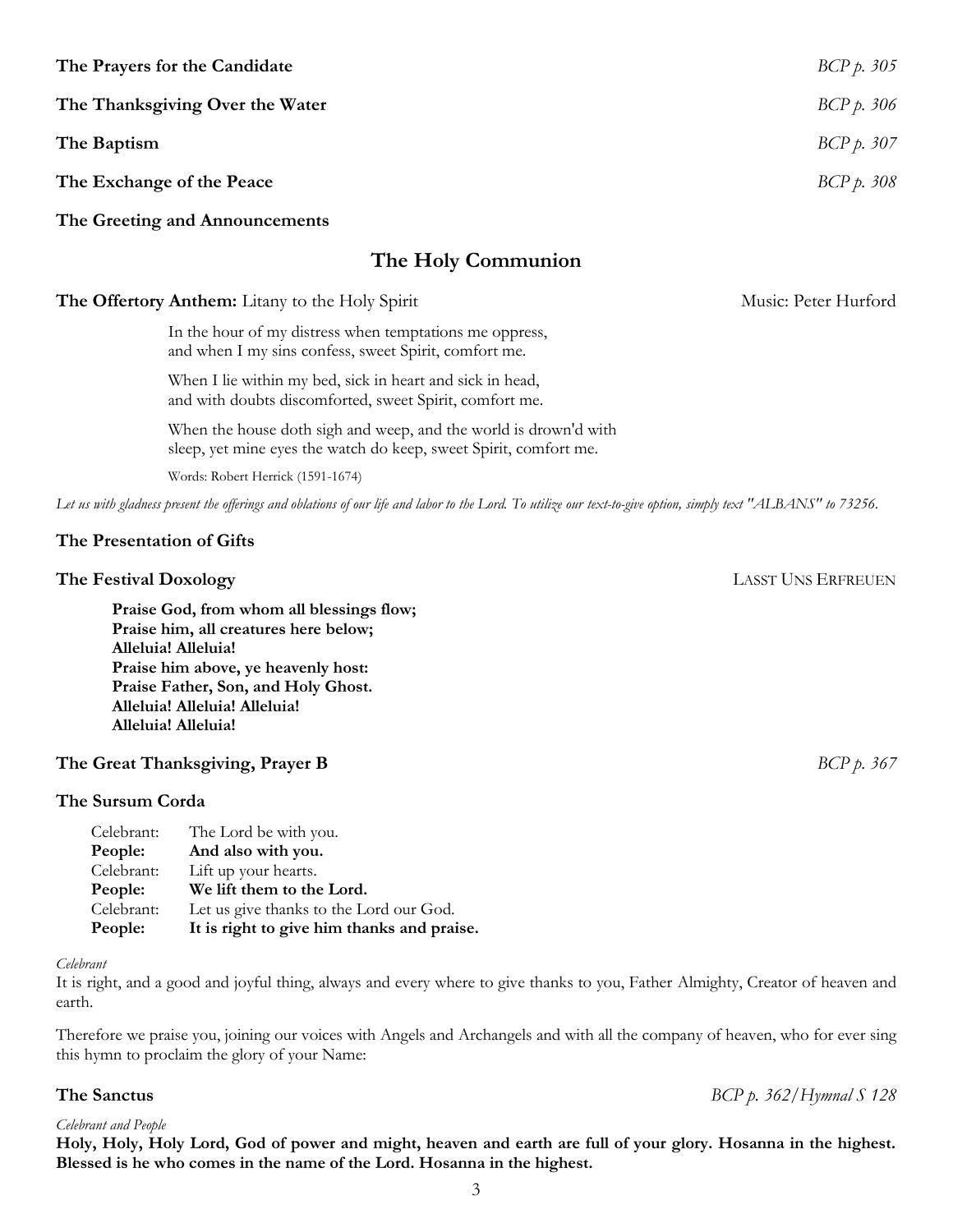### *Celebrant*

We give thanks to you, O God, for the goodness and love which you have made known to us in creation; in the calling of Israel to be your people; in your Word spoken through the prophets; and above all in the Word made flesh, Jesus, your Son. For in these last days you sent him to be incarnate from the Virgin Mary, to be the Savior and Redeemer of the world. In him, you have delivered us from evil, and made us worthy to stand before you. In him, you have brought us out of error into truth, out of sin into righteousness, out of death into life.

On the night before he died for us, our Lord Jesus Christ took bread; and when he had given thanks to you, he broke it, and gave it to his disciples, and said, "Take, eat: This is my Body, which is given for you. Do this for the remembrance of me."

After supper he took the cup of wine; and when he had given thanks, he gave it to them, and said, "Drink this, all of you: This is my Blood of the new Covenant, which is shed for you and for many for the forgiveness of sins. Whenever you drink it, do this for the remembrance of me."

Therefore, according to his command, O Father,

### *Celebrant and People* **We remember his death, We proclaim his resurrection, We await his coming in glory;**

### *Celebrant*

And we offer our sacrifice of praise and thanksgiving to you, O Lord of all; presenting to you, from your creation, this bread and this wine.

We pray you, gracious God, to send your Holy Spirit upon these gifts that they may be the Sacrament of the Body of Christ and his Blood of the new Covenant. Unite us to your Son in his sacrifice, that we may be acceptable through him, being sanctified by the Holy Spirit. In the fullness of time, put all things in subjection under your Christ, and bring us to that heavenly country where, with Alban and all your saints, we may enter the everlasting heritage of your sons and daughters; through Jesus Christ our Lord, the firstborn of all creation, the head of the Church, and the author of our salvation.

By him, and with him, and in him, in the unity of the Holy Spirit all honor and glory is yours, Almighty Father, now and for ever. **Amen.**

### *Celebrant*

And now, as our Savior Christ has taught us, we are bold to say,

# **The Lord's Prayer** *BCP p. 364*

### *Celebrant and People*

**Our Father, who art in heaven, hallowed be thy Name, thy kingdom come, thy will be done, on earth as it is in heaven. Give us this day our daily bread. And forgive us our trespasses, as we forgive those who trespass against us. And lead us not into temptation, but deliver us from evil. For thine is the kingdom, and the power, and the glory, for ever and ever. Amen.** 

# **The Fraction** *BCP p. 364/Hymnal S 154*

Celebrant: Alleluia. Christ our Passover is sacrificed for us. **People: Therefore let us keep the feast. Alleluia.**  Celebrant: The gifts of God for the People of God.

# **The Ministration of Communion** *BCP p. 365*

# **The Communion Hymn: 516 Come Down, O Love Divine Server Ample State Communion Hymn: 516 Come Down, O Love Divine**

# **The Prayer for Spiritual Communion**

*This prayer is meant to be prayed by those who are unable to attend in-person worship for any reason.* 

In union, blessed Jesus, with the faithful gathered at every altar of your Church where your blessed Body and Blood are offered this day, (and remembering particularly my own parish and those worshipping there) I long to offer you praise and thanksgiving, for creation and all the blessings of this life, for the redemption won for us by your life, death, and resurrection, for the means